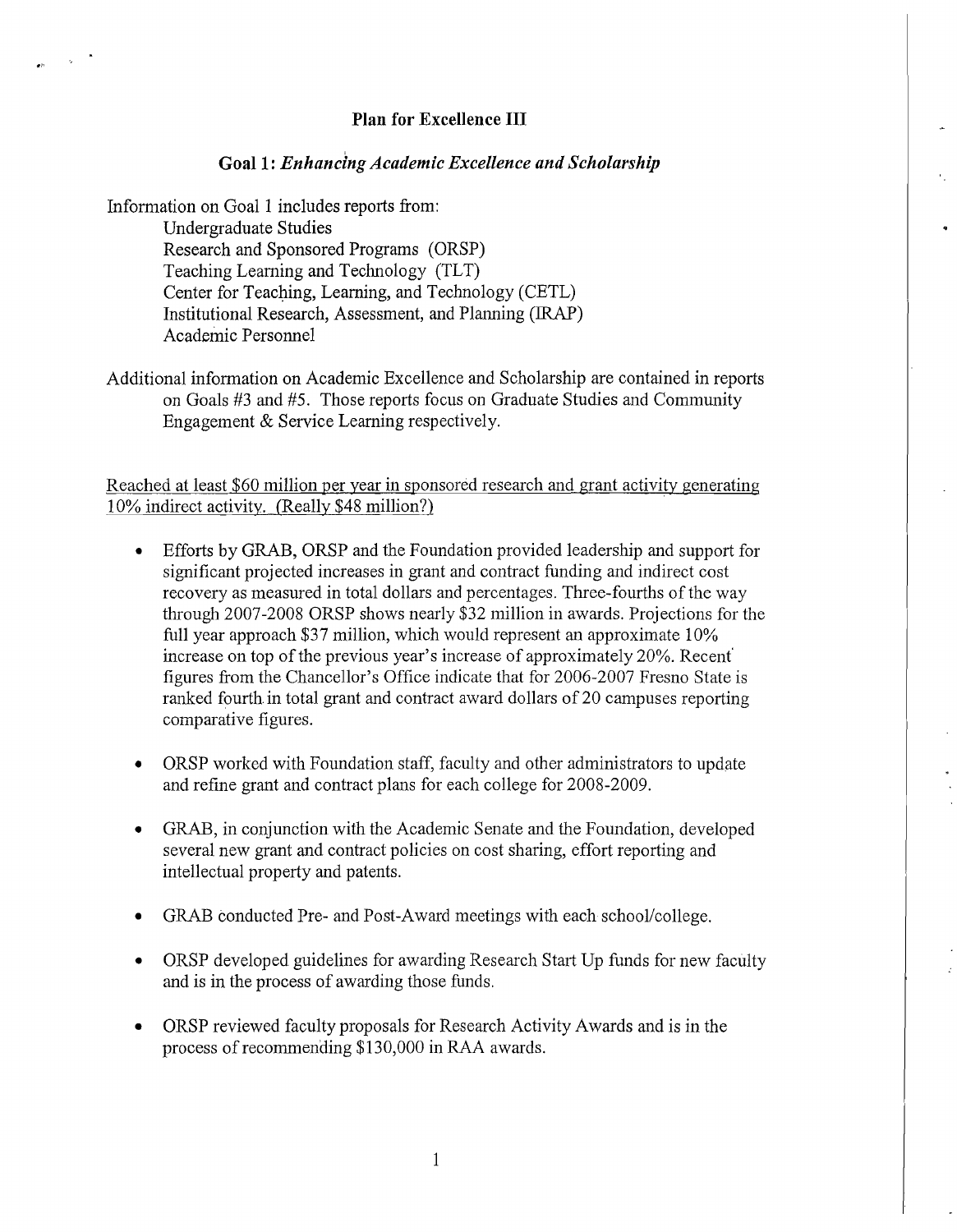• ORSP managed the review and awarding of \$140,000 in Research, Scholarship and Creative Activities monies.

## Faculty deeply engaged in scholarly work related to regional and national issues.

- ORSP provided leadership and assistance for the development of numerous grant proposals that resulted in faculty and student research on regional and national issues.
- University was awarded a RIMI NIH grant for development of science and health related projects in the region. Launched its first Annual Conference and Board Meeting.
- The Colleges of Social Sciences and Health and Human Services launched its first annual conference on Life in the San Joaquin Valley.
- The College of Engineering launched a chapter of Engineers Without Borders.
- Five Colleges combined resources to develop a valley-wide regional institute on the study of children. The new Director has accepted the position and will begin in summer 2008.
- The Director of the Water Institute has been named the Director of the CSU Water Project and will begin that leadership project this summer. (Confidential at this point).
- Faculty from Fresno State are participating with the CSU in the development of regional and statewide study teams to provide research leadership in the areas of air and water quality and biotechnology.
- The Craig School of Business expanded its summer overseas offerings
- The College of Arts and Humanities continues to offer an extraordinary program of theater, musical, exhibit performances, as well as Summer Arts and Arts in Motion, engaging the region in creative and intellectual pursuits.
- The Kremen School continues to expand its regional partnerships with cohort teacher preparation, using'state-of- the art scholarship in the field. Kremen is also considering an expanded partnership with Fresno Unified.
- The Kremen School began hosting the Renaissance Program this year and will convene its first national conference this month.
- The deans of engineering, science and math, arts and humanities are conducting exploratory conversations with their counterparts at the University of California, Merced.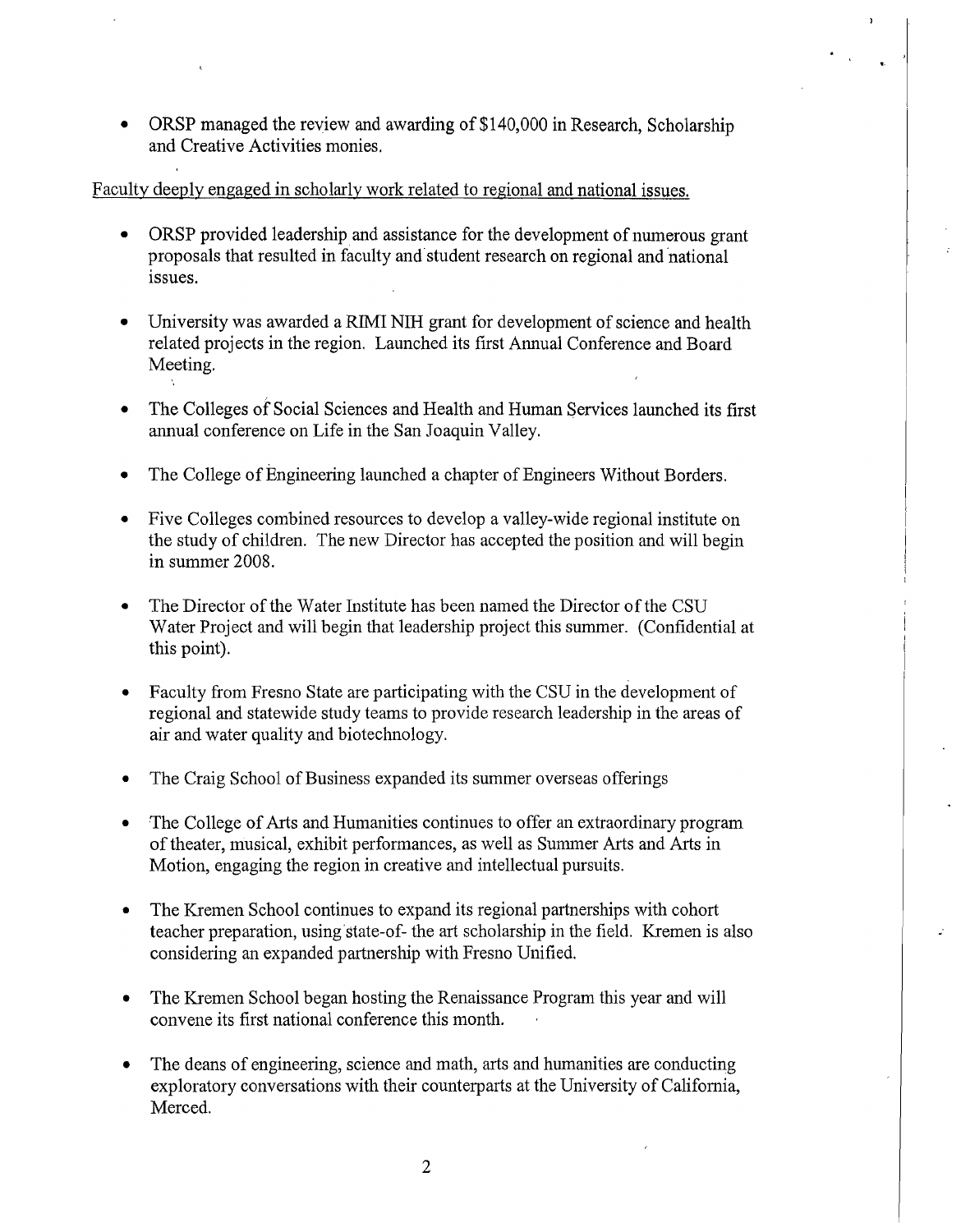There are countless other examples of continued and emerging work in leadership areas.

Mechanisms in place that help faculty mentor and support each other in learning to design and implement service-learning and other community based courses.

- The naming of the Jan and Bud Richter Center for Community Engagement and Service Learning was a highlight this year. That gift allowed for the expansion of the center's budget, the expansion of their activities, and the appointment of an Associate Director (to be announced soon).
- Dr. Richard Berrett provides leadership to the entire CSU on service learning efforts and provides a great conduit to partnership and funding opportunities.
- More information on this area will be discussed when Goal #5 is discussed.

A strengthened General Education Program through development and implementation of an outcomes assessment plan monitored by the General Education Committee.

- General Education assessment continued with preparation of a self study for the program review (which takes place April 24-25). GE committee launched a discussion of student learning outcomes with faculty from across campus in 16 meetings in the fall. They are continuing this process over the next several semesters-beginning with a meeting on learning outcomes in Area A scheduled for April 11.
- Q-Dogs suggested developing a portfolio approach to measure Qualities Desired of Graduating Seniors and is working with TLT on development of such an approach. They are also working with the GE committee to embed measures in a number of GE courses which would encourage students to report and reflect on evidence of achievement, ethics, and engagement.
- Some progress was made on the DCP project which will provide students with the ability to clearly map their program of study and eventually integrate the map into the registration process.
- Learning communities were expanded to include a combination of English 5A and 10 with History 11. Additionally faculty from History and Linguistics combined to develop and deploy reading strategy methods in the History 11 course that would help freshmen students read more effectively in all courses. A residential learning community was planned and will be implemented Fall 2008. IRAP studies examined the effectiveness of learning communities and is working with Ugrad Studies to determine course pairings most likely to increase student retention.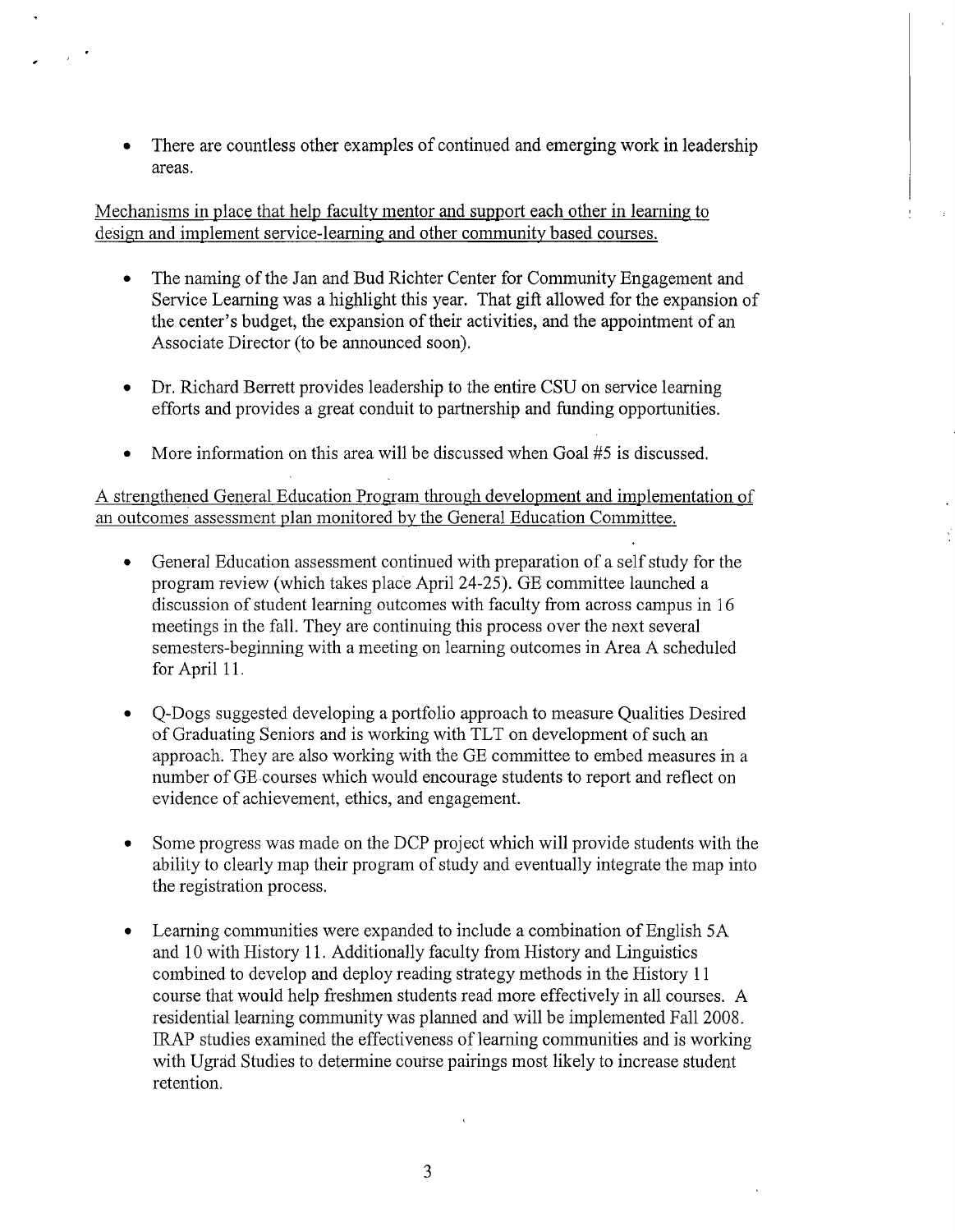- The Academic Testing Center was tested during Spring 2008. The center allows faculty to have students take exams in the center and use the class time freed up for additional teaching and learning activities. The center provides faculty with item and exam analysis to help them improve their testing.
- The China 1-2-1 program was launched between the College of Agricultural Sciences and Technology with three Universities in China promising to send students to our campus for their sophomore and junior years. Faculty will articulate courses and programs and students will earn degrees from both institutions. Faculty exchanges are a possibility. Six Food Science and Nutrition students are expected to arrive Fall 2008.
- In an effort to focus on academic integrity as a part of academic excellence and scholarship, two faculty members have presented 'a plagiarism workshop to over 1000 students in person and over 100 persons online this academic year (5 additional workshops are scheduled April 7-11).

•

### Completed the Henry Madden Library

- Construction aspects of this project will be dealt with in another report.
- On the academic side of the house, Dean McDonald continues to work with others across campus to realize a vision for a learning commons within the HML, as well as the aspiration to have the HML be a public place drawing in many aspects of the academic and public community, beyond merely checking out volumes. This work is moving forward well.
- Faculty and staff of the HML are exploring best possible ways to provide services during the months they are to be relocated (in trailers).

Created classroom improvements including ADA accessibility and enhanced classroom technologies.

- Academic Personnel and the CETL incorporated into New Faculty Orientation concurrent sessions on teaching. Based on a survey of new faculty, we began developing an online faculty handbook, with special emphases on new faculty and accessibility.
- As of 4/1/08 Academic Affairs has 314 websites, with 87 that have moved to the Web standard, 93 that are dead but still visible to the public, and 134 that are not yet compliant. The College of Agricultural Sciences and Technology has site revisions in progress. Craig School of Business web designers have attended Clean up the Web training, but have not begun web site redesign. The Associate Provost is working with those with "dead sites" to remove or renovate them.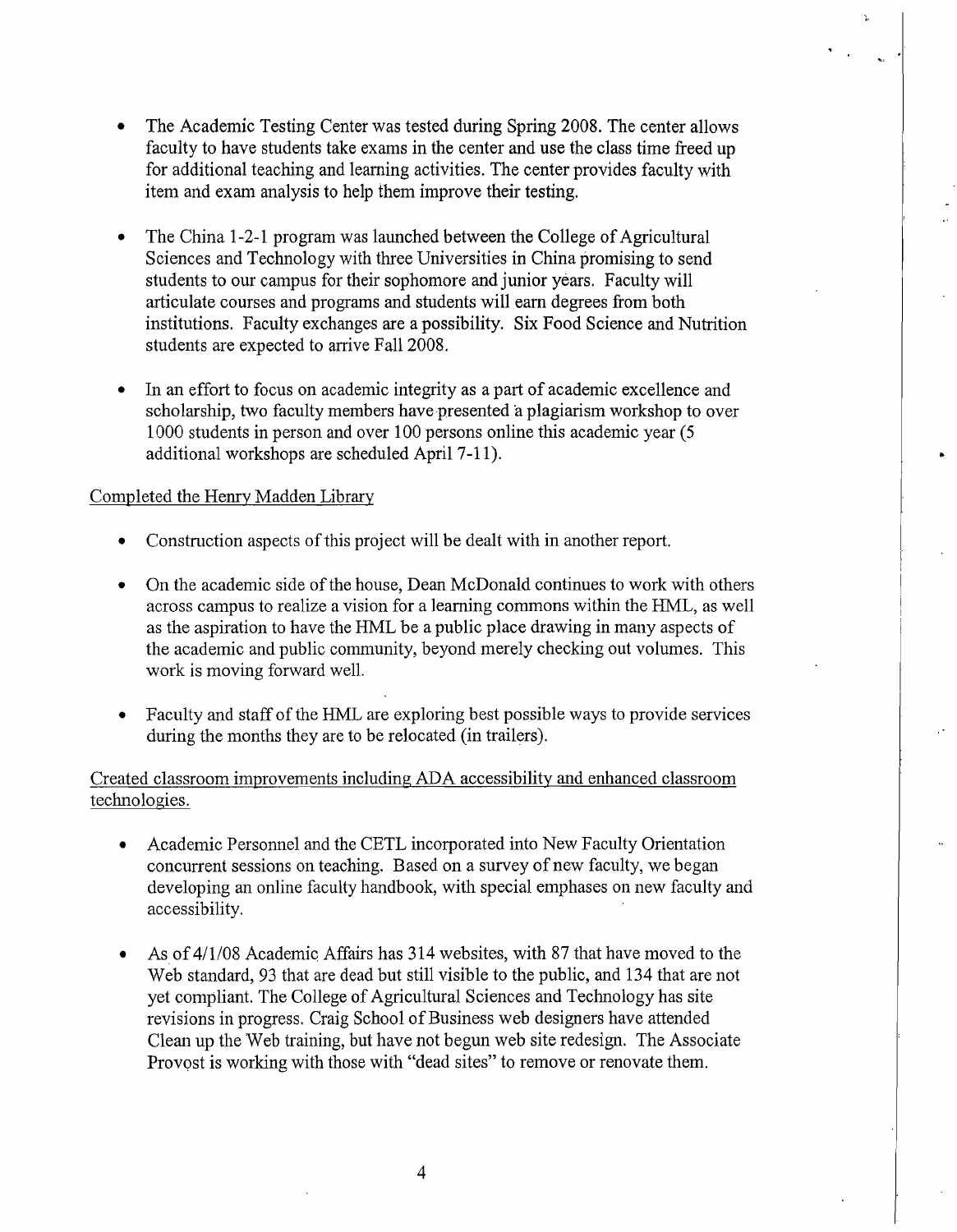- Worked with the Academic Senate and the Provost to begin encouraging faculty members to submit textbook orders on time or early to facilitate provision of accessible versions.
- Developed and revised an accessibility web site that includes guidelines for the production of accessible instructional materials . (http://www.csufresno.edu/accessibility).
- Began review of all academic policies to ensure that they conform to ATI requirements.
- Began notifying faculty of accessibility requirements.

 $\frac{1}{2}$  ,  $\frac{1}{2}$ 

- CETL provided support to AT! by securing and implementing a \$25,000 grant from EnACT.
- Worked with Sernor Technology Leadership Team and IETCC to re-establish the Web Council, which has been launched and given the Web Policy for review.

## Additional Efforts Designed to Support Faculty and Enhance Excellence

- The Office of the Provost, Academic Personnel, and Institutional Research, Assessment and Planning worked with the Personnel Committee to develop a revised Policy on Assessment of Teaching Effectiveness that is intended to improve the quality of student ratings data and peer evaluations. In addition, we worked with a team to conduct an RFP to review and possibly select an outside vendor. The IDEA system from Kansas State is currently under consideration. That program would advance the goal of tying teaching evaluations to professional development opportunities targeted to individual needs.
- Offered a chair's retreat featuring the work of Charles Schroeder and focusing on assessment of student learning and raising expectations for student work. Discussed results of IRAP study of academic challenge based on NSSE data.
- Hired and immigration expert to assist us with providing better immigration services to faculty, and assist us in attracting and retaining well-qualified faculty. Developed protocols for the deans to use in recruiting and bringing internationally-based faculty to campus.
- Implemented the new abbreviated off-year RTP review system, which has gone smoothly and saved reviewers some time.
- CETL continued the highly successful certificate program, with 18 faculty members completing the program in 2007, eight so far in 2008, and 41 in the pipeline.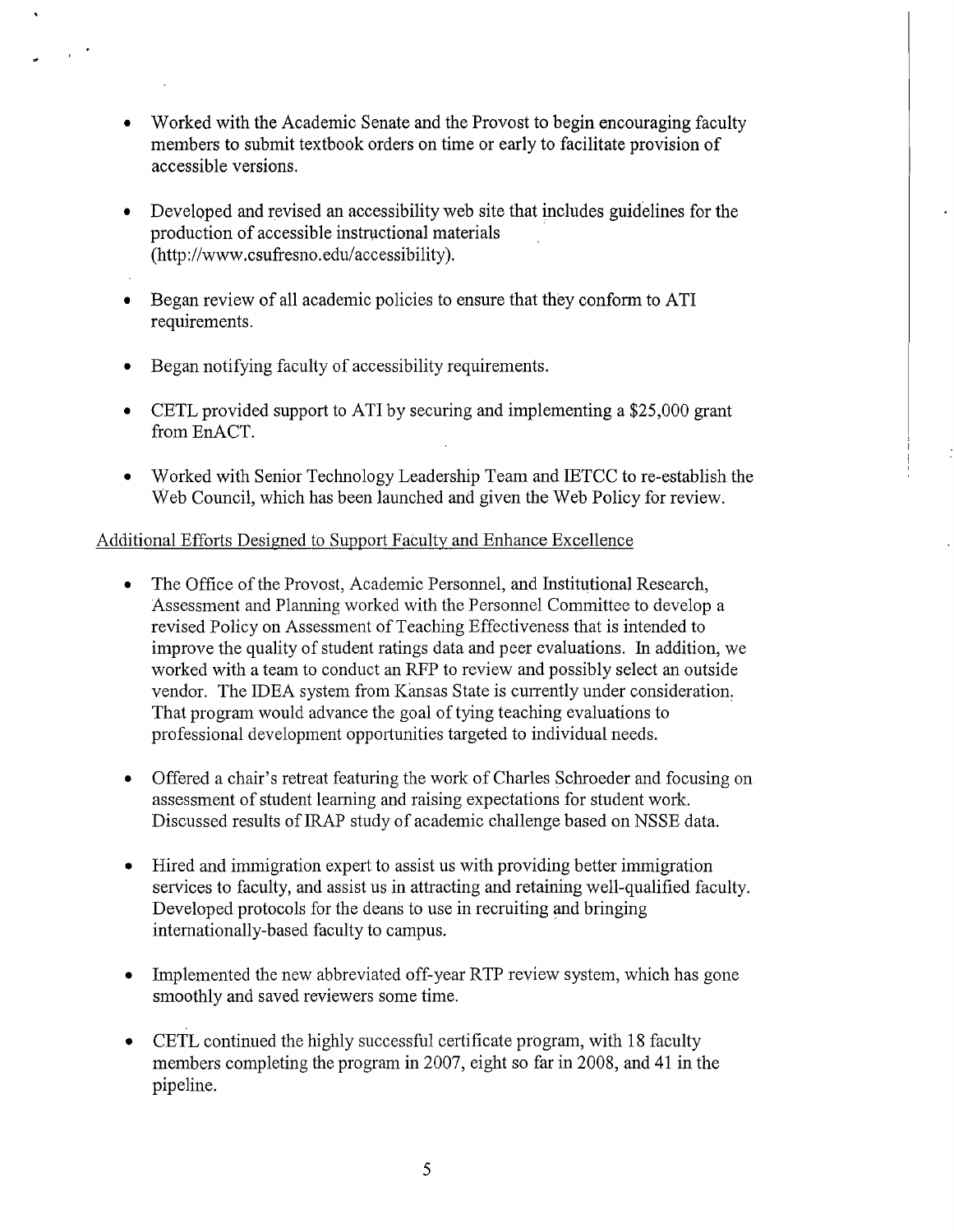- CETL reinstituted Partners in Excellence with 18 faculty members doing reciprocal peer coaching.
- TLT launched the eScholars program, which provides incentives and assistance to faculty to produce online or hybrid courses or multimedia instructional materials. Twenty faculty members are in the inaugural eScholars class.
- CETL started three reading groups (of 14 faculty) each meeting bi-weekly and focusing on a different set of readings
- CETL implemented five new workshops and published a newsletter, Focus on Teaching and Learning
- CETL assisted the Office of Civic Engagement and Service-Learning to design and implement assessment materials for facuity
- CETL began implementation of new model for faculty consultation of teaching. This approach will become more critical if the campus adopts the IDEA Center student ratings forms.
- IRAP developed and hosted 4 assessment workshops in conjunction with CETL and funded 3 assessment mini grants for faculty.
- ORSP's leadership and assistance in collaboration with key administrators, faculty and staff in all colleges resulted in numerous successful grants and contracts that provided substantial support for faculty development in the form of release time, equipment, student assistance, supplies, and facilities rentals.
- ORSP conducted numerous workshops with faculty to enhance their skills at developing competitive proposals for external grants.
- In addition to learning communities, IRAP conducted studies of the upper division writing requirement, effectiveness of the graduate augmentation plan, and analyses of English and Math placement, course-taking and pass rates; native vs. transfer student performance in upper division GE courses; Viticulture applicants, course-taking patterns, graduates and employment projections; provided Program Review data for 16 programs; data on majors, enrollment trends, or courses for at least 12 academic departments, and is developing a Graduate Studies Profile to assist in graduate program growth and quality.
- IRAP is developing an assessment website to share resources in a way that faculty can put them to immediate use to make assessing their programs easier.